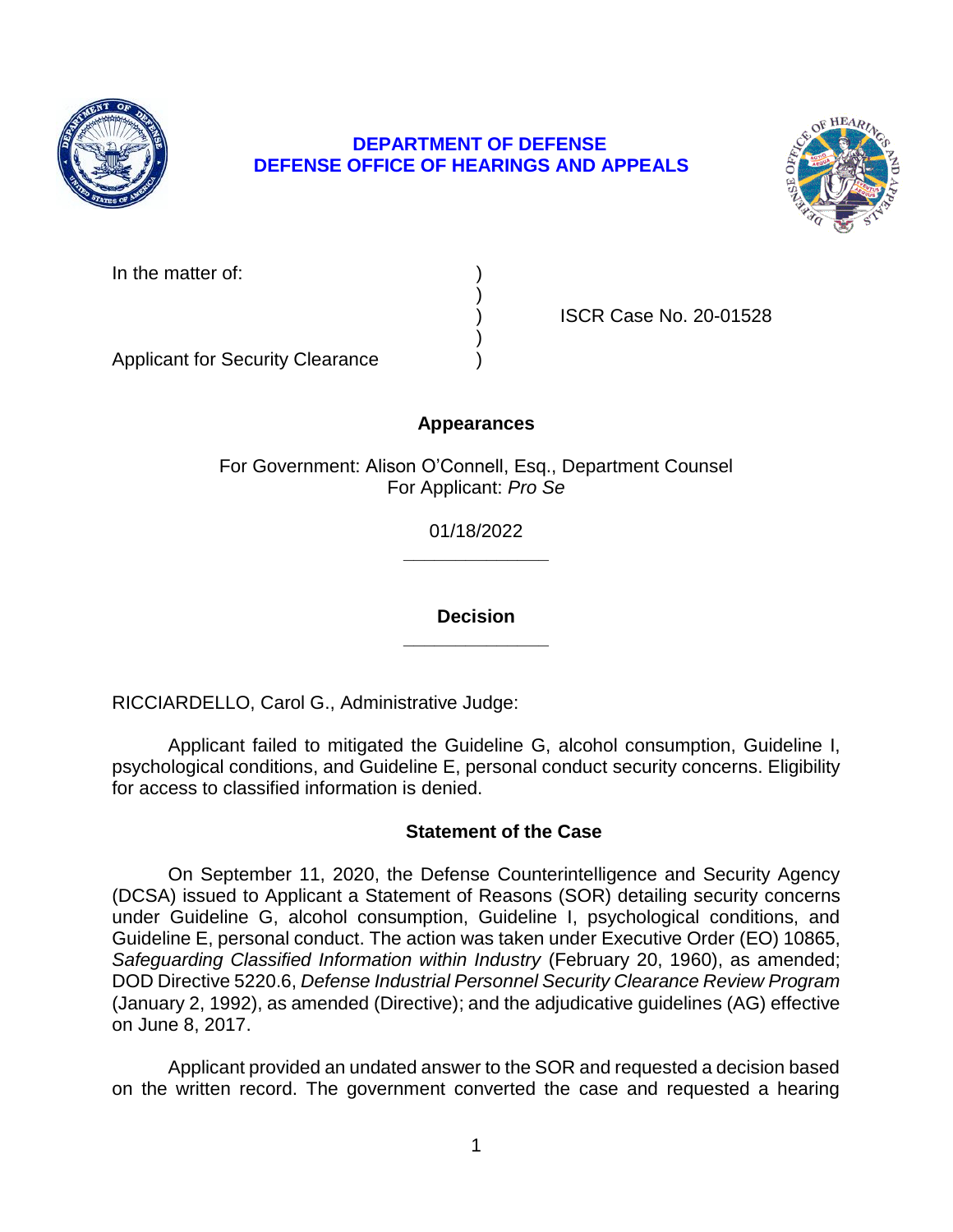before an administrative judge. The case was assigned to me on October 25, 2021. After a notice of hearing on November 8, 2021, scheduling the hearing for December 13, 2021, via Microsoft Teams. I convened the hearing as scheduled. The Government offered exhibits (GE) 1 through 3. Applicant testified and did not offer any exhibits. There were no objections and GE 1 through 3 were admitted into evidence. DOHA received the coordinating with Applicant, the Defense Office of Hearings and Appeals (DOHA) issued hearing transcript on December 16, 2021.

#### **Findings of Fact**

 Applicant admitted all of the SOR allegations. After a thorough and careful review of the pleadings, testimony, and exhibits submitted, I make the following findings of fact.

 Applicant is 51 years old. He attended college, but did not earn a diploma. He was married twice, both ending in divorce. He is in a long-term relationship and lives with his fiancée. They have been together for about 10 years. He has no children. Applicant has worked for his present employer since June 2018. (Transcript (Tr.) 13-15)

 Applicant testified that he began drinking alcohol to excess when he was about 30 years old. He would consume alcohol every day. He continued this pattern until about 2010, when he reduced his drinking to three to four beers a day or every other day. He continued this pattern until about 2016. (Tr. 21-23)

 Applicant testified that he has been on medication since about 2005 for depression, which he said runs in his family. From 2012 to 2015, he was seen at a mental health clinic for his depression. He was not being seen for his alcohol issues. He began seeing a psychiatrist-psychologist (Dr. G) in 2015. This was the first time his alcohol issues were addressed along with his depression. He had been advised by Dr. G to not consume alcohol while on prescribed medication. He did not follow his Dr. G's advice and continued to consume alcohol. (Tr. 27-30, 39-40)

 In January 2016, reacting to the death of David Bowie, Applicant brought alcohol (vodka) to work with him to drink. He said he did not normally bring alcohol to work. Later in the day, he purchased beer and brought it back to the office. He drank the vodka and about 12 beers. He became intoxicated and drove his car, which he crashed into a pole after falling asleep. He was uninjured and his fiancée drove him home. The police were not notified. (Tr. 23-27)

 Applicant stated that prior to 2016, he consumed alcohol at work on a couple of occasions. He would bring the alcohol to work with him. He remembered drinking at work one day in the summer of 2015 as a coping mechanism because his mother was in the hospital. He had about three beers. A month later he did the same thing for the same reason. He estimated from 2015 to 2016, he consumed alcohol at work about four times. (Tr. 36-38)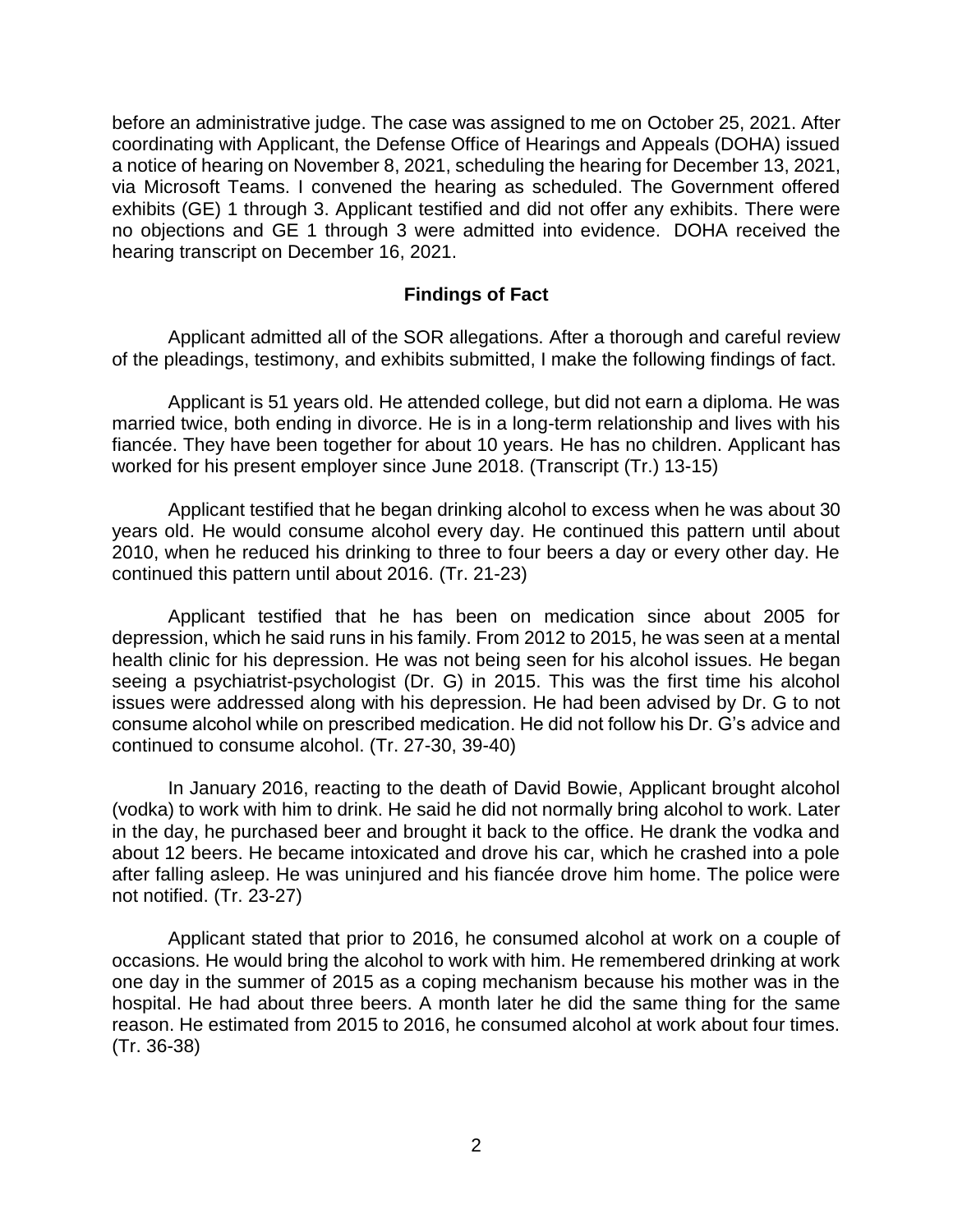In 2016, Applicant was advised by Dr. G to stop consuming alcohol. Applicant testified that Dr. G referred to him as a "drunk." He said that this was the first time he was ever told to stop drinking. He said he attempted to abstain, could not, but reduced his consumption. Dr. G diagnosed Applicant with unspecified Alcohol Use Disorder. Applicant consumed alcohol before a couple of his appointments with Dr. G. On one occasion, he was told to wait for transportation to be arranged because it was unsafe for Applicant to drive. He left the office without waiting. Applicant was also seeing a therapist once a month in conjunction with Dr. G. Applicant testified that in 2017 he stopped seeing Dr. G because he did not have a good rapport with him and was unhappy with being referred to as a "drunk" instead of an alcoholic. He also stopped seeing the therapist. Dr. G's medical notes state that Applicant was terminated as a patient in November 2017, due to a pattern of noncompliance with treatment recommendations, multiple relapses of alcohol abuse, not seeking a 12-step program, not seeking psychotherapy, and leaving the waiting room when mildly intoxicated after agreeing that his fiancée would come pick him up because he should not be driving. (Tr. 27-30, 39-41; GE 3)

 Applicant testified that the accident was a wake-up call to him regarding his alcohol abuse. He attempted to stop drinking, but could abstain for only short periods. He continued to consume alcohol daily from 2016 until he started his current job in June 2018. He said he cut back on his daily drinking because it was inconsistent with his employment. He testified he was only drinking on the weekends during this time. Applicant testified that in late 2019, he abstained from alcohol consumption for nine months. He felt his prescribed medication was working, and he was enjoying life. He said he did not plan to abstain from alcohol consumption forever and thought he would resume consumption at some point. In 2021, he resumed consuming alcohol. He testified he drinks on the weekends during football season and perhaps on a few special occasions such as birthdays. He consumes about a six-pack of beer on Saturdays and Sundays with his fiancée. (Tr. 18-20, 27-35)

 Applicant testified that in 2018, he began seeing Dr. Z about every two to three months to have his prescriptions refilled for his depression. He was advised by Dr. Z to not consume alcohol while taking the depression medications. Dr. Z would ask him "where months and stopped drinking. He said that Dr. Z decided in early 2021 to stop the Antabuse because Applicant was not drinking. Applicant testified that he told Dr. Z that he had resumed consuming alcohol, but it was controlled. He admitted he has attempted to abstain from alcohol consumption on several occasions in the past, but would always his brain was at?" (Tr. 42) He said he was prescribed Antabuse by Dr. Z. He took it for six resume drinking. (Tr. 15, 41-46)

 Applicant testified that he believed in the past he resorted to alcohol use when under stress, but does not do this any longer. He said he is in a different place now than when the security clearance process started. His believes his brain is sharper, and he solves problems better. He is not willing to abstain from alcohol consumption because he enjoys drinking while watching football on the weekends. He said he has been seeing a therapist since mid-2020 about once a month due to his mother's passing. He consumed alcohol when his mother and sister passed away in 2019 and 2020. He explained, he had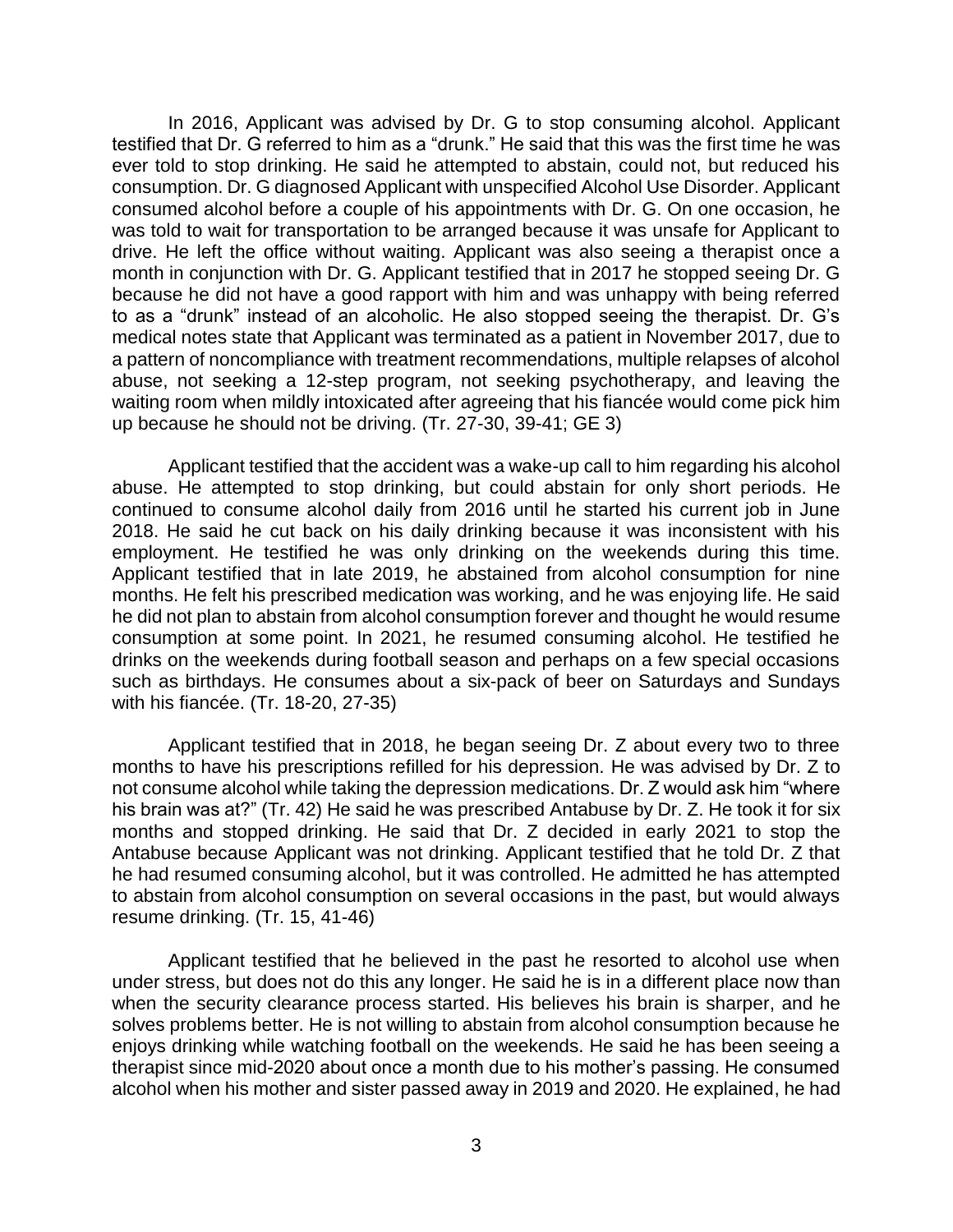a couple of bad days. During this time, he was drinking about 12 beers on each day of the weekend. (Tr. 16-18, 46-50)

 DOD CAF requested a psychological evaluation of Applicant and it was conducted in February 2020 by a licensed clinical psychologist and board-certified a wake-up call and he stopped drinking alcohol completely for a few years, but in the last six months he and his fiancée occasionally have a couple of glasses of wine on the weekends. He said he is not addicted to alcohol anymore. He did not freely report that he had seen his psychiatrist after consuming alcohol. He told the psychologist that he only drank beer. He was confronted with Dr. G's medical records from October 2017, where it was noted he was drinking a fifth of vodka or rum per day. He admitted that he did so neuropsychologist. Applicant told the psychologist that after his 2016 car accident it was briefly after his sister's passing. (Tr. 52-54; GE 2)

 The psychologist noted during the evaluation that Applicant was not defensive, but was not forthcoming with information. When directly questioned about information, he never denied the incidents, but seemed to minimize them. During the testing process, she noted that he also was not completely forthcoming in his responses. She indicated that given his response style and tendency to withhold information during the interview unless directly confronted, his test results are unlikely to capture any true psychological conditions and reflect only his own self-description. She noted that his profile indicates poor insight into his history of alcohol misuse, or the difficulties alcohol use has had in his life. His interest in and motivation for treatment is below average compared to adults who are not being seen in a therapeutic setting, and a great deal lower than those in treatment settings. She stated: "This indicates that he is satisfied with himself as he is, and sees little need for changes in his behavior. As such, he is likely to be reluctant to commit to therapy." (GE 2)

major Depressive Disorder, Recurrent, Moderate. She found that Applicant<br>continues to consume alcohol and has not undergone treatment for alcohol use disorder. She has concerns that he is a high risk for relapse. She observed that during their interview, Applicant either lacked insight into his problematic alcohol use or was intentionally attempting to downplay his alcohol use. Applicant's prognosis is guarded and his judgment, reliability, and trustworthiness is The psychologist diagnosed Applicant with Alcohol Use Disorder-Severe; Major Depressive Disorder, Recurrent, Moderate. She found that Applicant likely to be impaired. (Tr. 52-54; GE 2)

 during his interview. He said he was embarrassed to admit his alcohol use. When asked what has changed, he said he is getting older and more honest. He does not think alcohol impacts his judgment, reliability, or trustworthiness. He said he tried Alcoholics Anonymous in 2018, but does not like the religious connotations. He now practices During his hearing, Applicant admitted that he was not truthful to the psychologist meditation and yoga. (Tr. 52-54)

 Applicant consumes alcohol on the weekends with his fiancée. She consumes about the same amount of alcohol as he does. During a typical month during the football about the same amount of alcohol as he uses. Butting a typical month dailing the football<br>season, they will watch games at their house on two weekends and the other two they go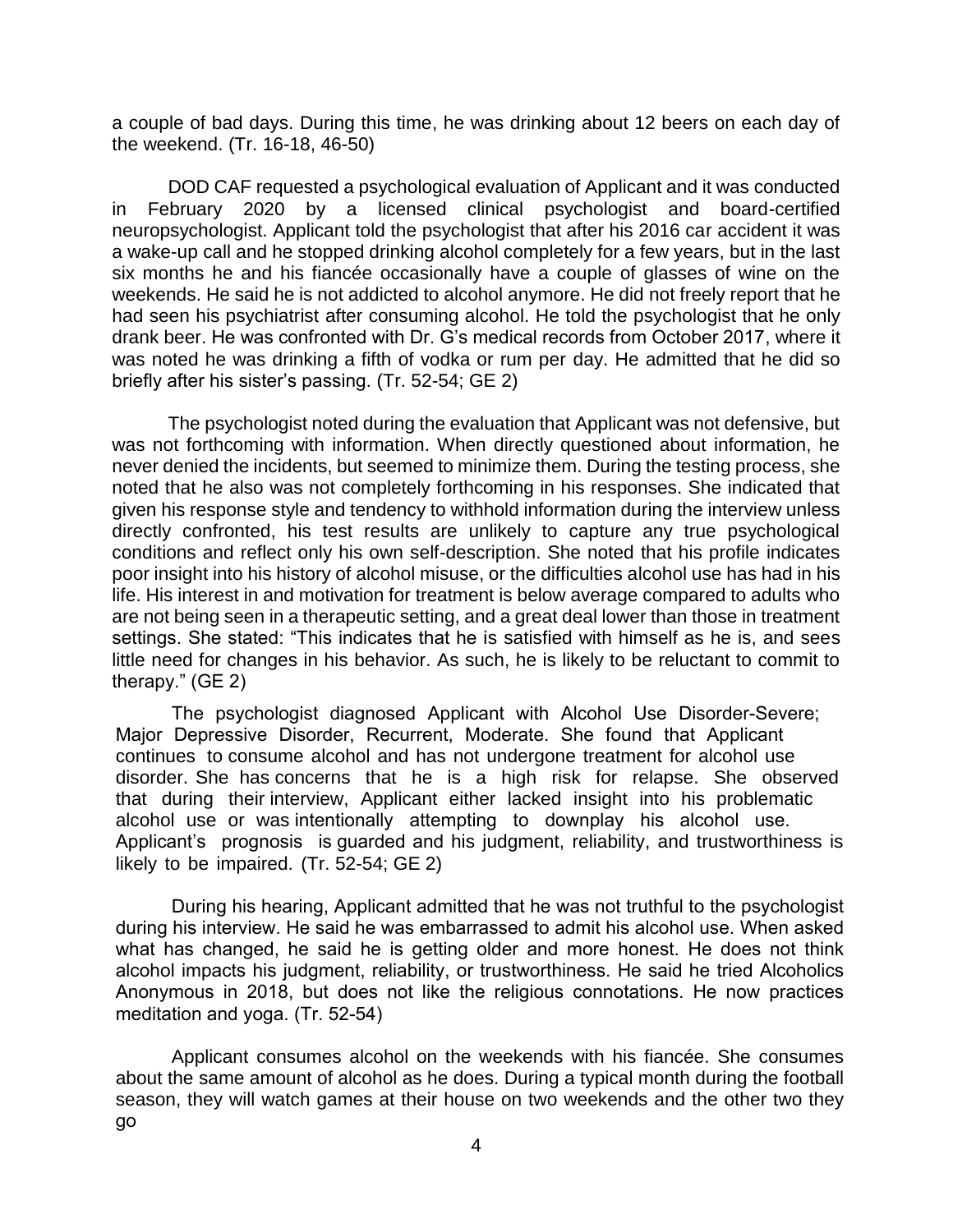to one of his sisters' houses, which are about ten miles away. Either his fiancée or he will drive home after they have consumed alcohol. Applicant said he will wait about an hour after drinking before driving. He said I'm not super intoxicated, I'm just sort of a little buzzed." (Tr. 58) He admitted he would likely be over the legal limit. When asked why would he risk driving, he said they just want to get home. He estimated he has done this about four or five times. He believes he had an alcohol problem in the past, but no longer does. He does not intend to abstain from alcohol consumption because he enjoys it. He stated that when football season is over, he will stop drinking. However, he intends to resume when the new season starts. I did not find Applicant credible (Tr. 46-47, 54-60)

 Applicant testified that he is embarrassed about not being forthright about his drinking. He is stronger now and is not going to let alcohol take over his life. He loves his job and has been taking classes to improve his chances for professional advancement. (Tr. 52-54)

#### **Policies**

 When evaluating an applicant's national security eligibility, the administrative judge must consider the AG. In addition to brief introductory explanations for each guideline, the adjudicative guidelines list potentially disqualifying conditions and mitigating conditions, which are used in evaluating an applicant's eligibility for access to classified information.

 These guidelines are not inflexible rules of law. Instead, recognizing the complexities of human behavior, these guidelines are applied in conjunction with the factors listed in the adjudicative process. The administrative judge's overarching adjudicative goal is a fair, impartial, and commonsense decision. According to AG  $\P$  2(c), the entire process is a conscientious scrutiny of a number of variables known as the "whole-person concept." The administrative judge must consider all available, reliable information about the person, past and present, favorable and unfavorable, in making a decision.

The protection of the national security is the paramount consideration. AG  $\P$  2(b) eligibility will be resolved in favor of the national security." In reaching this decision, I have drawn only those conclusions that are reasonable, logical, and based on the evidence contained in the record. Likewise, I have avoided drawing inferences grounded on mere requires that "[a]ny doubt concerning personnel being considered for national security speculation or conjecture.

 Under Directive ¶ E3.1.14, the Government must present evidence to establish controverted facts alleged in the SOR. Directive ¶ E3.1.15 states an "applicant is responsible for presenting witnesses and other evidence to rebut, explain, extenuate, or mitigate facts admitted by applicant or proven by Department Counsel, and has the ultimate burden of persuasion as to obtaining a favorable security decision."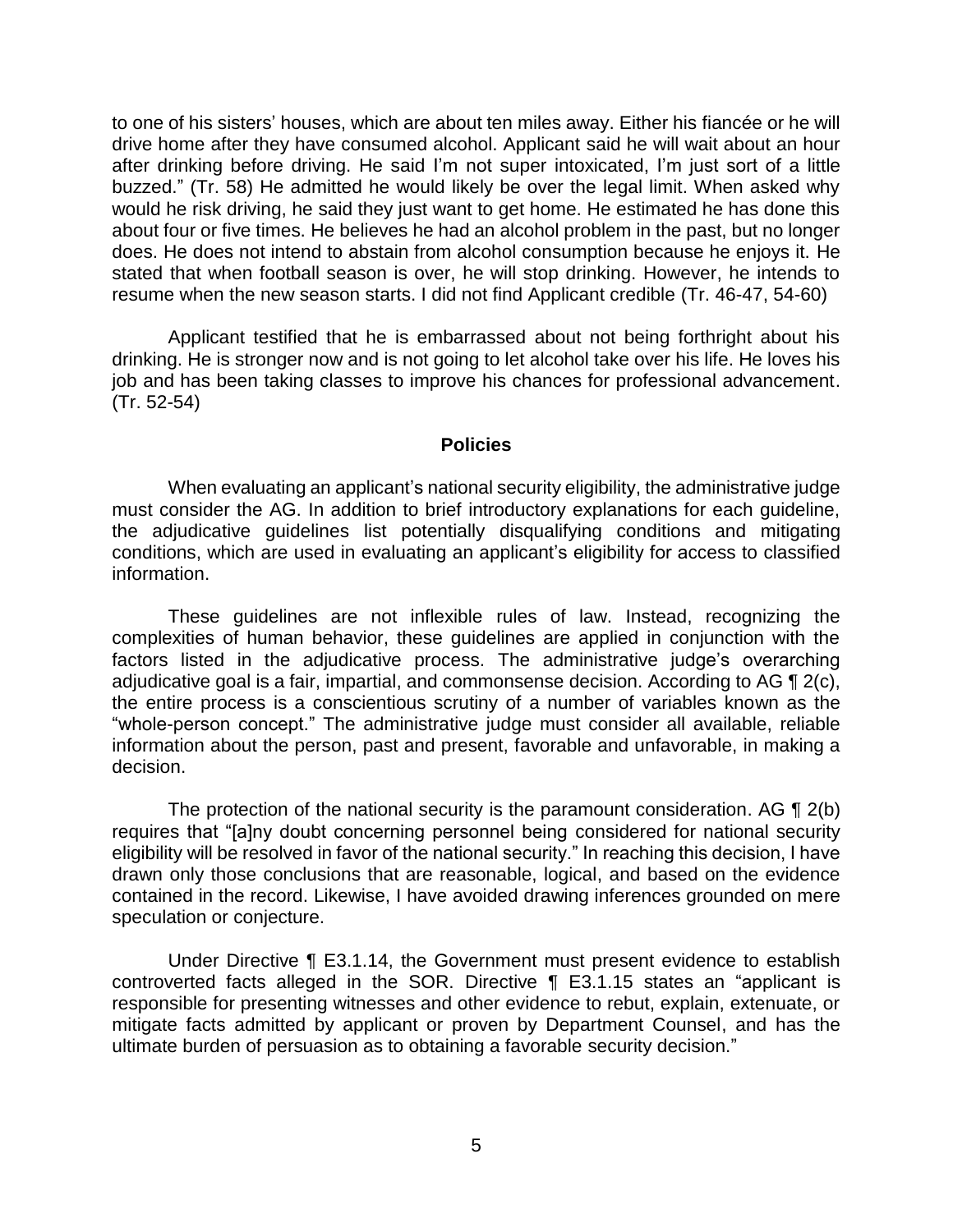A person who seeks access to classified information enters into a fiduciary relationship with the Government predicated upon trust and confidence. This relationship transcends normal duty hours and endures throughout off-duty hours. The Government reposes a high degree of trust and confidence in individuals to whom it grants access to classified information. Decisions include, by necessity, consideration of the possible risk that an applicant may deliberately or inadvertently fail to safeguard classified information. Such decisions entail a certain degree of legally permissible extrapolation as to potential, rather than actual, risk of compromise of classified information.

 Section 7 of EO 10865 provides that decisions shall be "in terms of the national interest and shall in no sense be a determination as to the loyalty of the applicant concerned." *See also* EO 12968, Section 3.1(b) (listing multiple prerequisites for access to classified or sensitive information).

#### **Analysis**

#### **Guideline G: Alcohol Consumption**

AG  $\P$  21 expresses the security concerns for alcohol consumption:

Excessive alcohol consumption often leads to the exercise of questionable judgment or the failure to control impulses, and can raise questions about an individual's reliability and trustworthiness.

AG ¶ 22 describes conditions that could raise a security concern and may be disqualifying. I find the following to be potentially applicable:

 (a) alcohol-related incidents away from work, such as driving under the influence, fighting, child or spouse abuse, disturbing the peace, or other use or whether the individual has been diagnosed with alcohol use disorder; incidents of concern, regardless of the frequency of the individual's alcohol

 (b) alcohol-related incidents at work, such as reporting for work or duty in an intoxicated or impaired condition, drinking on the job, or jeopardizing the welfare and safety of others, regardless of whether the individual is diagnosed with alcohol use disorder;

 (c) habitual or binge consumption of alcohol to the point of impaired judgment, regardless of whether the individual is diagnosed with alcohol use disorder;

 (d) diagnosis by a duly qualified medical or mental health professional (e.g. physician, clinical psychologist, psychiatrist, or licensed clinical social worker) of alcohol use disorder;

(e) the failure to follow treatment advice once diagnosed; and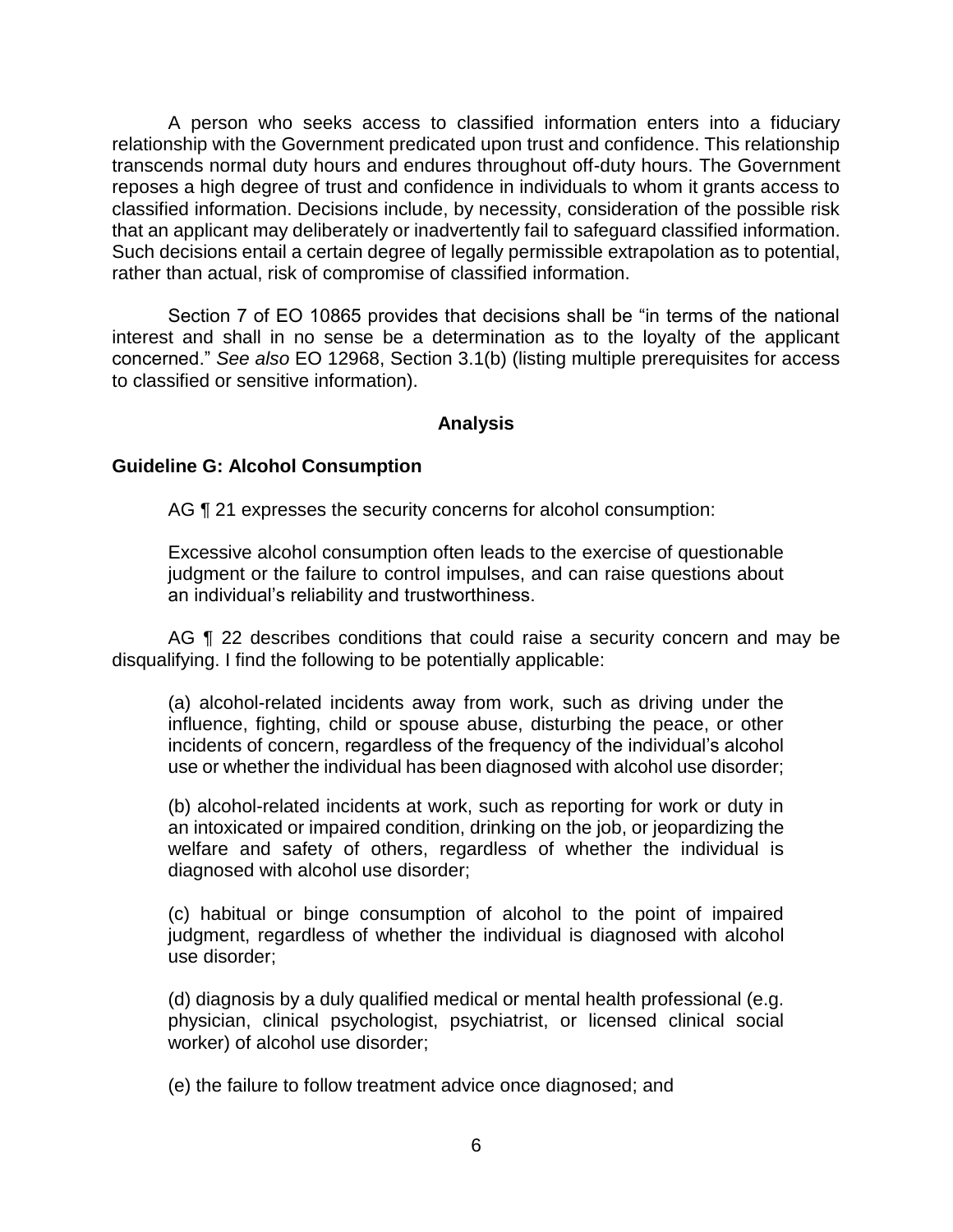(f) alcohol consumption, which is not in accordance with treatment recommendations, after a diagnosis of alcohol use disorder.

 Applicant has a long history of alcohol abuse, which includes consuming alcohol y driving after consuming alcohol and driving his car into a tree. He admitted driving after consuming alcohol when he believed he was over the legal limit after drinking with his fiancée. In 2016, he was diagnosed by Dr. G with Alcohol Abuse Disorder, Unspecified and told to stop consuming alcohol. Applicant continued to consume alcohol. In 2017, he was terminated as a patient by Dr. G due to his noncompliance with treatment recommendations to abstain from consumption and multiple relapses. Additionally, he left the doctor's office after consuming alcohol and failed to wait for transportation, after which his doctor terminated him as a patient. In 2020, Applicant was diagnosed by a duly qualified psychologist, with Alcohol Use Disorder, Severe. The evidence supports the application of the all of the above disqualifying conditions. at work on multiple occasions, habitually drinking large amounts of alcohol at one time;

 The guideline also includes conditions that could mitigate security concerns arising from alcohol consumption. I have considered the following mitigating conditions under AG ¶ 23:

(a) so much time has passed, or the behavior was so infrequent, or it happened under such unusual circumstances that it is unlikely to recur or does not cast doubt on the individual's current reliability, trustworthiness, or judgment;

(b) the individual acknowledges his or her pattern of maladaptive alcohol use, provides evidence of actions taken to overcome this problem, and has demonstrated a clear and established pattern of modified consumption or abstinence in accordance with treatment recommendations;

(c) the individual is participating in counseling or a treatment program, has no previous history of treatment or relapse, and is making satisfactory progress in a treatment program; and

(d) the individual has successfully completed a treatment program along with nay required aftercare, and has demonstrated a clear and established pattern of modified consumption or abstinence in accordance with treatment recommendations.

 Applicant continues to consume alcohol after he was diagnosed with Alcohol Abuse Disorder and told to abstain. He continues to be irresponsible and drive after he has been drinking, acknowledging he felt "a little buzzed" and was likely over the legal limit. The evidence supports that despite the negative impact and repeated treatment recommendations, Applicant has not changed his behavior and does not intend to do so. He does not believe alcohol impairs his judgment. None of the above mitigating conditions apply.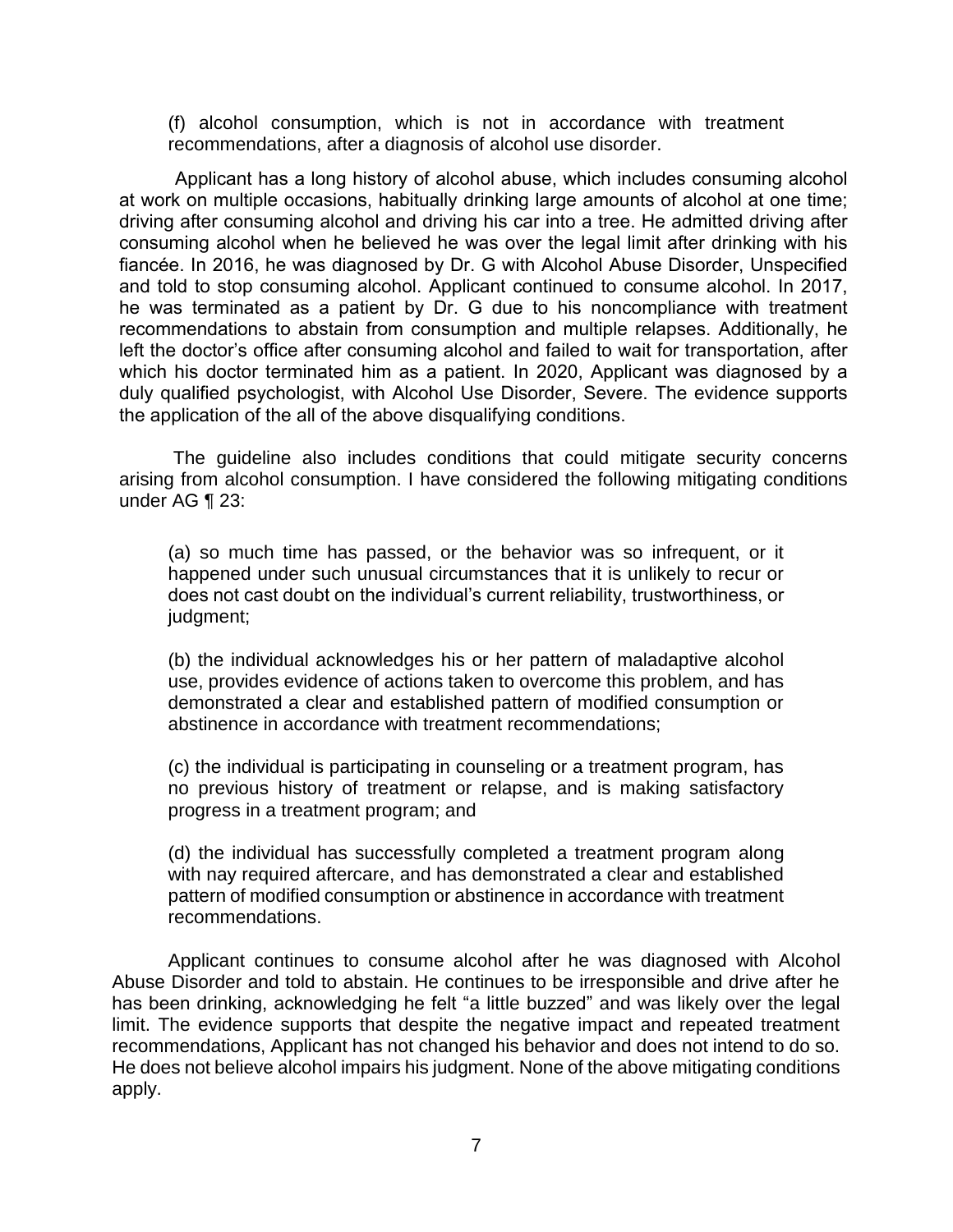#### **Guideline I: Psychological Conditions**

The security concern for psychological conditions is set out in AG ¶ 27:

Certain emotional, mental, and personality conditions can impair judgment, reliability, or trustworthiness. A formal diagnosis of a disorder is not required for there to be a concern under this guideline. A duly qualified mental health professional (e.g., clinical psychologist, or psychiatrist) employed by, or acceptable to and approved by the U.S. Government, should be consulted when evaluating potentially disqualifying and mitigating information under this guideline and an opinion, including prognosis, should be sought. No negative interference concerning the standards in this guideline may be raised solely on the basis of mental health counseling.

 The guideline notes several conditions that could raise security concerns. I have considered all of the disqualifying conditions under AG ¶ 28, and the following are potentially applicable:

(a) behavior that casts doubt on an individual's judgment, stability, reliability, or trustworthiness, not covered under any other guideline and that may indicate an emotional, mental, or personality condition, including, but not limited to, irresponsible, violent, self-harm, suicidal, paranoid, manipulative, impulsive, chronic lying, deceitful, exploitative, or bizarre behaviors; and

 (b) an opinion by a duly qualified mental health professional that the individual has a condition that may impair judgment, stability, reliability, or trustworthiness.

 Applicant failed to be honest and forthcoming during the testing process as part directly confronted. He was diagnosed by a duly qualified psychologist with Alcohol prognosis is guarded and his judgment, reliability, and trustworthiness is likely to be of his psychological evaluation and withheld information during his interview unless Abuse Disorder, Severe and Major Depressive Disorder, Recurrent, Moderate. His impaired. The above disqualifying conditions apply.

The guideline also includes conditions that could mitigate security concerns arising from psychological conditions. The following mitigating conditions under AG ¶ 29 were considered

 (a) the identified condition is readily controllable with treatment, and the individual has demonstrated ongoing and consistent compliance with the treatment plan;

 (b) the individual has voluntarily entered a counseling or treatment program for a condition that is amenable to treatment, and the individual is currently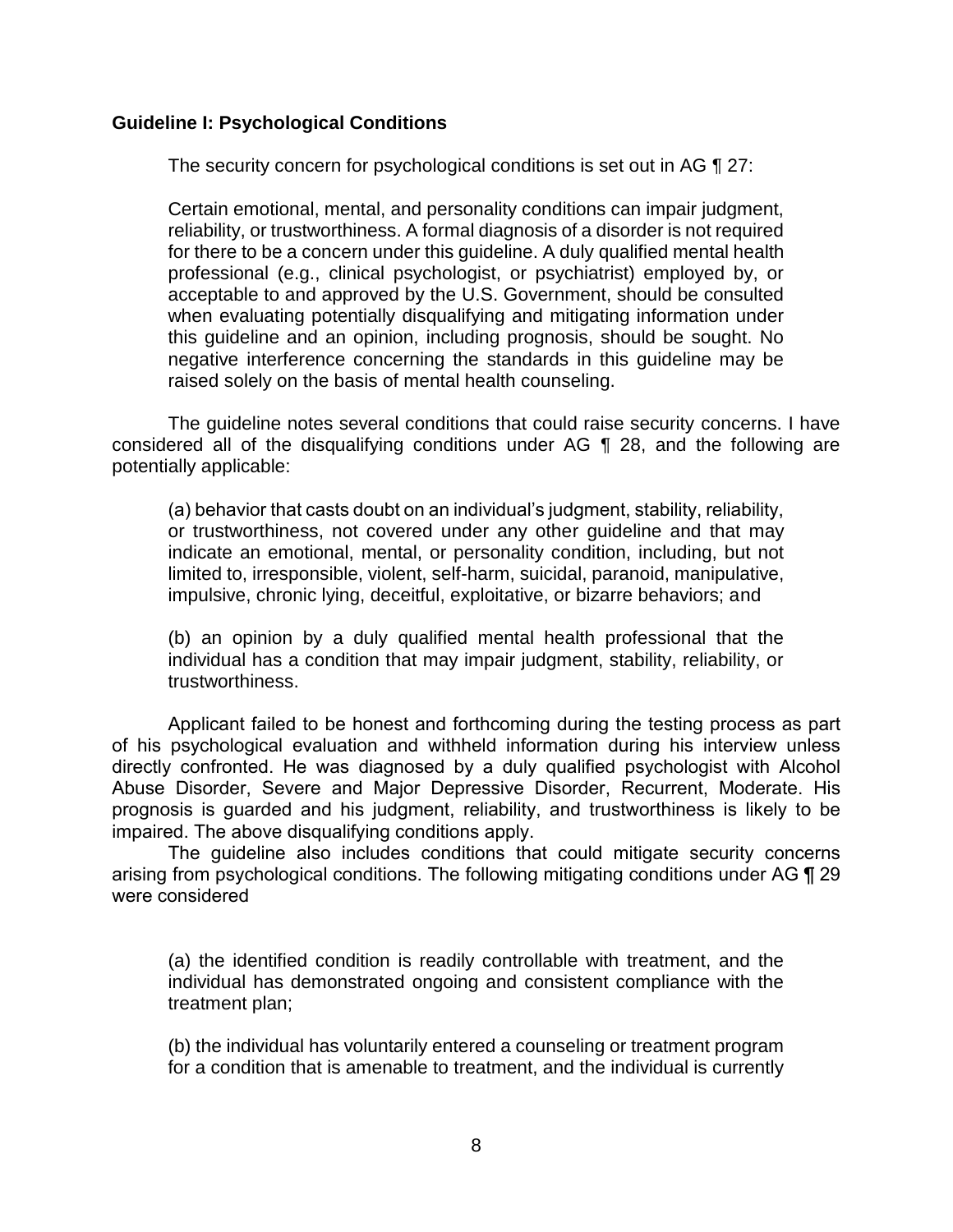receiving counseling or treatment with a favorable prognosis by a duly qualified mental health professional;

(c) recent opinion by a duly qualified mental health professional employed by, or acceptable to and approved by, the U.S. Government that an individual's previous condition is under control or in remission, and has a low probability of recurrence or exacerbation;

(d) the past psychological/psychiatric condition was temporary, the situation has been resolved, and the individual no longer shows indications of emotional instability; and

(e) there is no indication of a current problem.

The evidence is insufficient to conclude any of the above mitigating conditions apply. There is not a favorable prognosis from a duly qualified medical professional, or a recent medical opinion that Applicant's condition is under control, in remission, or has a low probability of recurrence or exacerbation. I do not have evidence that Applicant is participating in a treatment program or is amenable to treatment. Applicant's psychological condition is not temporary and has not been resolved. I find none of the above mitigating conditions apply.

#### **Guideline E: Personal Conduct**

AG ¶ 15 expresses the security concerns for personal conduct:

Conduct involving questionable judgment, lack of candor, dishonesty, or unwillingness to comply with rules and regulations can raise questions about an individual's reliability, trustworthiness and ability to protect classified information. Of special interest is any failure to provide truthful and candid answers during the security clearance process or any other failure to cooperate with the security clearance process. The following will normally result in an unfavorable national security eligibility determination, security clearance action, or cancellation of further processing for national security eligibility:

AG ¶ 16 describes conditions that could raise a security concern and may be disqualifying. I find the following potentially applicable:

(b) deliberately providing false or misleading information; or concealing or omitting information, concerning relevant facts to any employer, investigator, security official, competent medical or mental health professional involved in making a recommendation relevant to a national security eligibility determination, or other official government representative; and.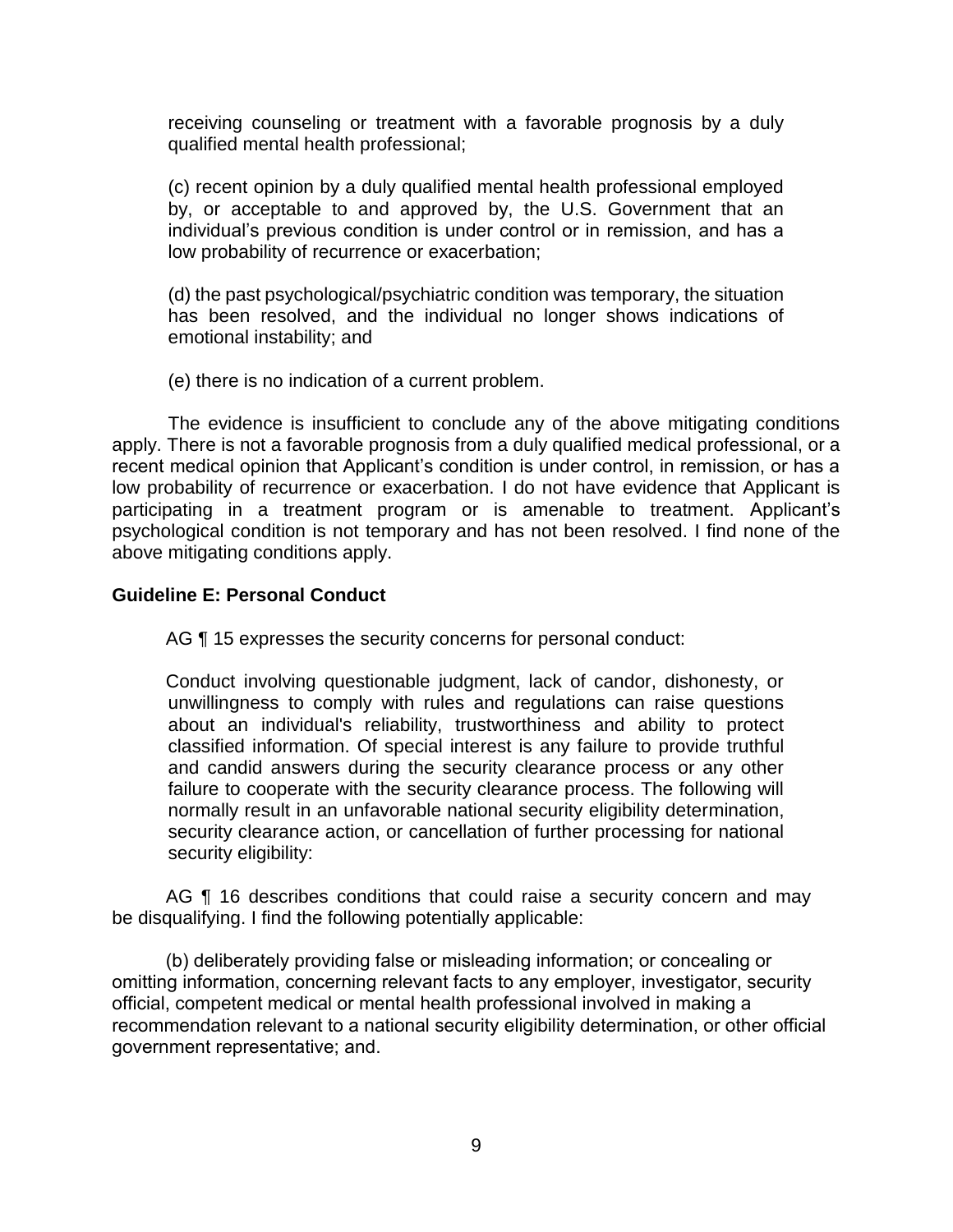Applicant failed to be honest and forthcoming during the testing process as part of confronted. He provided misleading or false information to the psychologist that contradicted information in his medical record with regards to his use of alcohol. The his psychological evaluation and withheld information during his interview unless directly above disqualifying condition applies.

 The following mitigating conditions under AG ¶ 17 are potentially applicable to the disqualifying security concerns based on the facts:

(a) the individual made prompt, good-faith efforts to correct the omission, concealment, or falsification before being confronted with the facts;

(c) the offense is so minor, or so much time has passed, or the behavior is so infrequent or it happened under such unique circumstances that it is unlikely to recur and does not cast doubt on the individual's reliability, trustworthiness, or good judgment; and

(d) the individual has acknowledged the behavior and obtained counseling to change the behavior or taken other positive steps to alleviate the stressors, circumstances, or factors that contributed to untrustworthy, unreliable, or other inappropriate behavior, and such behavior is unlikely to recur.

 Applicant did not correct the false information he provided to the psychologist until he was confronted with contradictory information. Failing to be truthful during a psychological evaluation is not minor. The evidence is insufficient to conclude it is unlikely to recur. It casts doubt on his reliability, trustworthiness, and good judgment. Applicant testified during his hearing that he was embarrassed to admit his transgressions during the evaluation, which support he acknowledges his past behavior. However, there is insufficient evidence to conclude he has taken positive steps to alleviate the factors that contributed to his conduct because he continues to consume alcohol, engage in risky behavior, and does not believe his alcohol consumption impairs his judgment, despite routinely driving after drinking. None of the mitigating conditions apply.

### **Whole-Person Concept**

Under the whole-person concept, the administrative judge must evaluate an applicant's eligibility for a security clearance by considering the totality of the applicant's conduct and all the circumstances. The administrative judge should consider the nine adjudicative process factors listed at AG ¶ 2(d):

 (1) the nature, extent, and seriousness of the conduct; (2) the circumstances surrounding the conduct, to include knowledgeable participation; (3) the frequency and recency of the conduct; (4) the individual's age and maturity at the time of the conduct; (5) the extent to which participation is voluntary; (6) the presence or absence of rehabilitation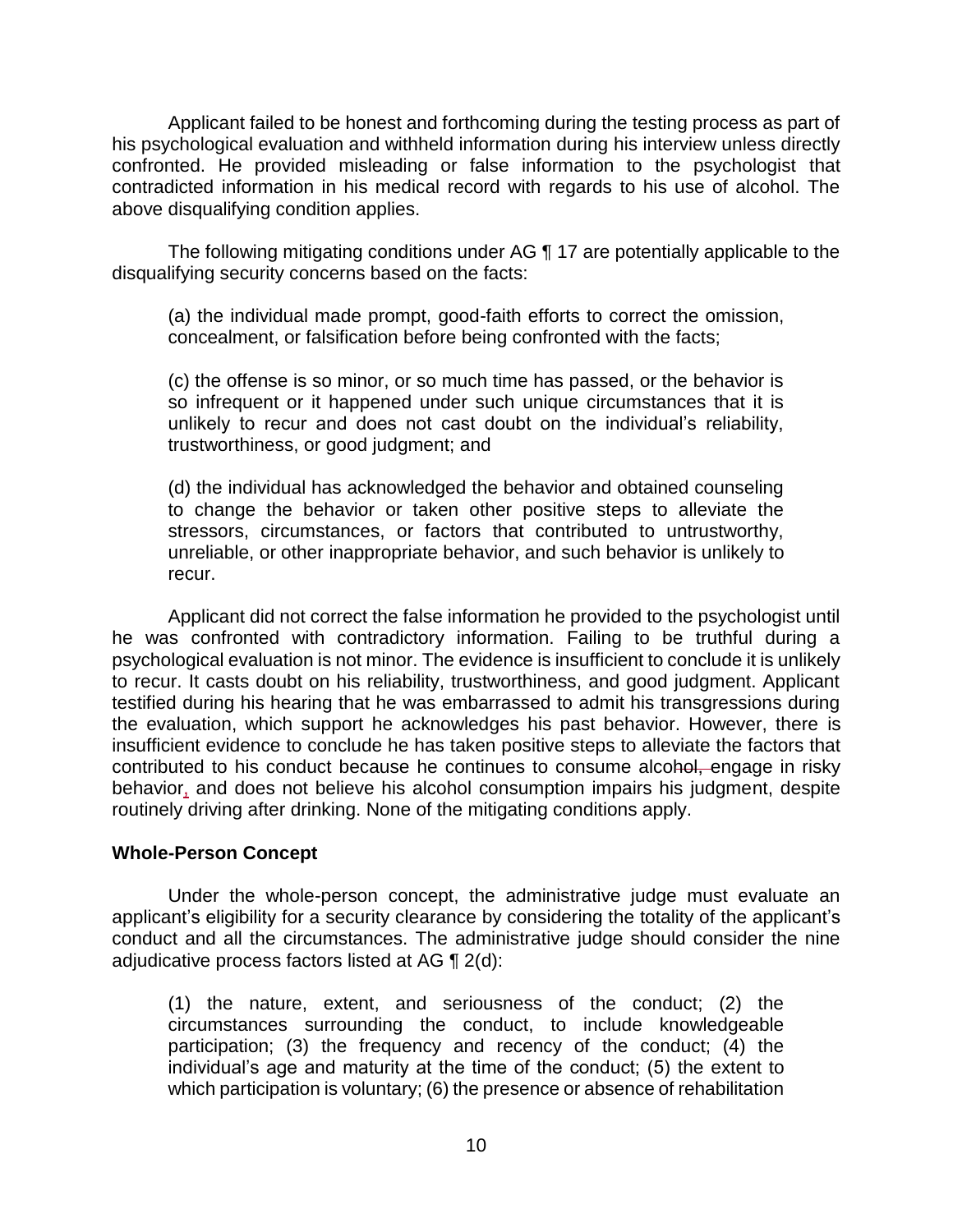and other permanent behavioral changes; (7) the motivation for the conduct; (8) the potential for pressure, coercion, exploitation, or duress; and (9) the likelihood of continuation or recurrence.

Under AG ¶ 2(c), the ultimate determination of whether to grant eligibility for a security clearance must be an overall commonsense judgment based upon careful consideration of the guidelines and the whole-person concept.

 I considered the potentially disqualifying and mitigating conditions in light of all the Guidelines G, I, and E, in my whole-person analysis. Some of the factors in AG  $\P$  2(d) facts and circumstances surrounding this case. I have incorporated my comments under were addressed under those guidelines, but some warrant additional comment.

Applicant is 51 years old with a long history of excessive alcohol use. He has been diagnosed with Alcohol Abuse Disorder, Severe. He does not intend to abstain from alcohol use or seek treatment. He continues to drink alcohol to excess and drive. He failed to meet his burden of persuasion. The record evidence leaves me with serious questions and doubts as to Applicant's eligibility and suitability for a security clearance. For these reasons, I conclude Applicant failed to mitigate the security concerns arising under Guideline G, alcohol consumption, Guideline I, psychological conditions, and Guideline E, personal conduct.

### **Formal Findings**

 Formal findings for or against Applicant on the allegations set forth in the SOR, as required by section E3.1.25 of Enclosure 3 of the Directive, are:

| Paragraph 1, Guideline G: | <b>AGAINST APPLICANT</b> |
|---------------------------|--------------------------|
| Subparagraphs 1.a-1.e:    | <b>Against Applicant</b> |
| Paragraph 2, Guideline I: | <b>AGAINST APPLICANT</b> |
| Subparagraphs 2.a-2.b:    | <b>Against Applicant</b> |
| Paragraph 3, Guideline E: | <b>AGAINST APPLICANT</b> |
| Subparagraphs 3.a:        | <b>Against Applicant</b> |